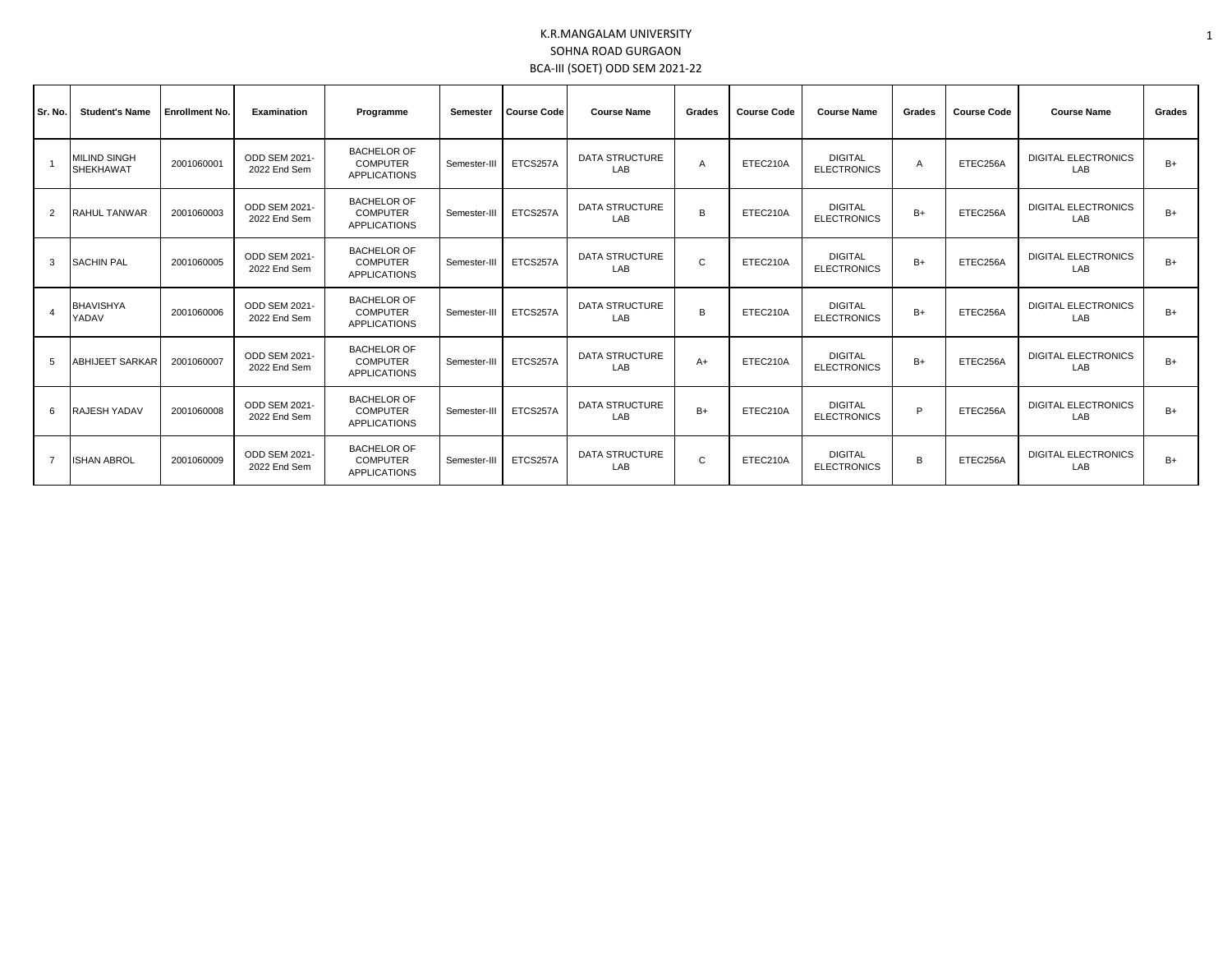## K.R.MANGALAM UNIVERSITY SOHNA ROAD GURGAON BCA-III (SOET) ODD SEM 2021-22

| Sr. No.        | <b>Student's Name</b>                   | <b>Enrollment No.</b> | Examination                          | Programme                                                    | Semester     | <b>Course Code</b> | <b>Course Name</b>  | Grades | <b>Course Code</b> | <b>Course Name</b>                 | Grades | <b>Course Code</b> | <b>Course Name</b>              | Grades       |
|----------------|-----------------------------------------|-----------------------|--------------------------------------|--------------------------------------------------------------|--------------|--------------------|---------------------|--------|--------------------|------------------------------------|--------|--------------------|---------------------------------|--------------|
| $\overline{1}$ | <b>MILIND SINGH</b><br><b>SHEKHAWAT</b> | 2001060001            | <b>ODD SEM 2021-</b><br>2022 End Sem | <b>BACHELOR OF</b><br><b>COMPUTER</b><br><b>APPLICATIONS</b> | Semester-III | ETCS323A           | Java<br>Programming | $A+$   | ETCS211A           | <b>OPERATING</b><br><b>SYSTEMS</b> | A      | ETCS217A           | <b>DATA</b><br><b>STRUCTURE</b> | $A+$         |
| $\overline{2}$ | <b>RAHUL TANWAR</b>                     | 2001060003            | <b>ODD SEM 2021-</b><br>2022 End Sem | <b>BACHELOR OF</b><br><b>COMPUTER</b><br><b>APPLICATIONS</b> | Semester-III | ETCS323A           | Java<br>Programming | A      | ETCS211A           | <b>OPERATING</b><br><b>SYSTEMS</b> | A      | ETCS217A           | <b>DATA</b><br><b>STRUCTURE</b> | $B+$         |
| 3              | <b>SACHIN PAL</b>                       | 2001060005            | <b>ODD SEM 2021-</b><br>2022 End Sem | <b>BACHELOR OF</b><br><b>COMPUTER</b><br><b>APPLICATIONS</b> | Semester-III | ETCS323A           | Java<br>Programming | A      | ETCS211A           | <b>OPERATING</b><br><b>SYSTEMS</b> | $B+$   | ETCS217A           | <b>DATA</b><br><b>STRUCTURE</b> | $\mathsf{C}$ |
|                | <b>BHAVISHYA</b><br>YADAV               | 2001060006            | <b>ODD SEM 2021-</b><br>2022 End Sem | <b>BACHELOR OF</b><br><b>COMPUTER</b><br><b>APPLICATIONS</b> | Semester-III | ETCS323A           | Java<br>Programming | A      | ETCS211A           | <b>OPERATING</b><br><b>SYSTEMS</b> | $B+$   | ETCS217A           | <b>DATA</b><br><b>STRUCTURE</b> | $\mathbf{C}$ |
| .5             | ABHIJEET SARKAR                         | 2001060007            | ODD SEM 2021-<br>2022 End Sem        | <b>BACHELOR OF</b><br><b>COMPUTER</b><br><b>APPLICATIONS</b> | Semester-III | ETCS323A           | Java<br>Programming | A      | ETCS211A           | <b>OPERATING</b><br><b>SYSTEMS</b> | A      | ETCS217A           | <b>DATA</b><br><b>STRUCTURE</b> | $A+$         |
| 6              | <b>RAJESH YADAV</b>                     | 2001060008            | ODD SEM 2021-<br>2022 End Sem        | <b>BACHELOR OF</b><br><b>COMPUTER</b><br><b>APPLICATIONS</b> | Semester-III | ETCS323A           | Java<br>Programming | A      | ETCS211A           | <b>OPERATING</b><br><b>SYSTEMS</b> | $B+$   | ETCS217A           | <b>DATA</b><br><b>STRUCTURE</b> | P            |
| $\overline{7}$ | <b>ISHAN ABROL</b>                      | 2001060009            | <b>ODD SEM 2021-</b><br>2022 End Sem | <b>BACHELOR OF</b><br><b>COMPUTER</b><br><b>APPLICATIONS</b> | Semester-III | ETCS323A           | Java<br>Programming | A      | ETCS211A           | <b>OPERATING</b><br><b>SYSTEMS</b> | A      | ETCS217A           | <b>DATA</b><br><b>STRUCTURE</b> | B+           |